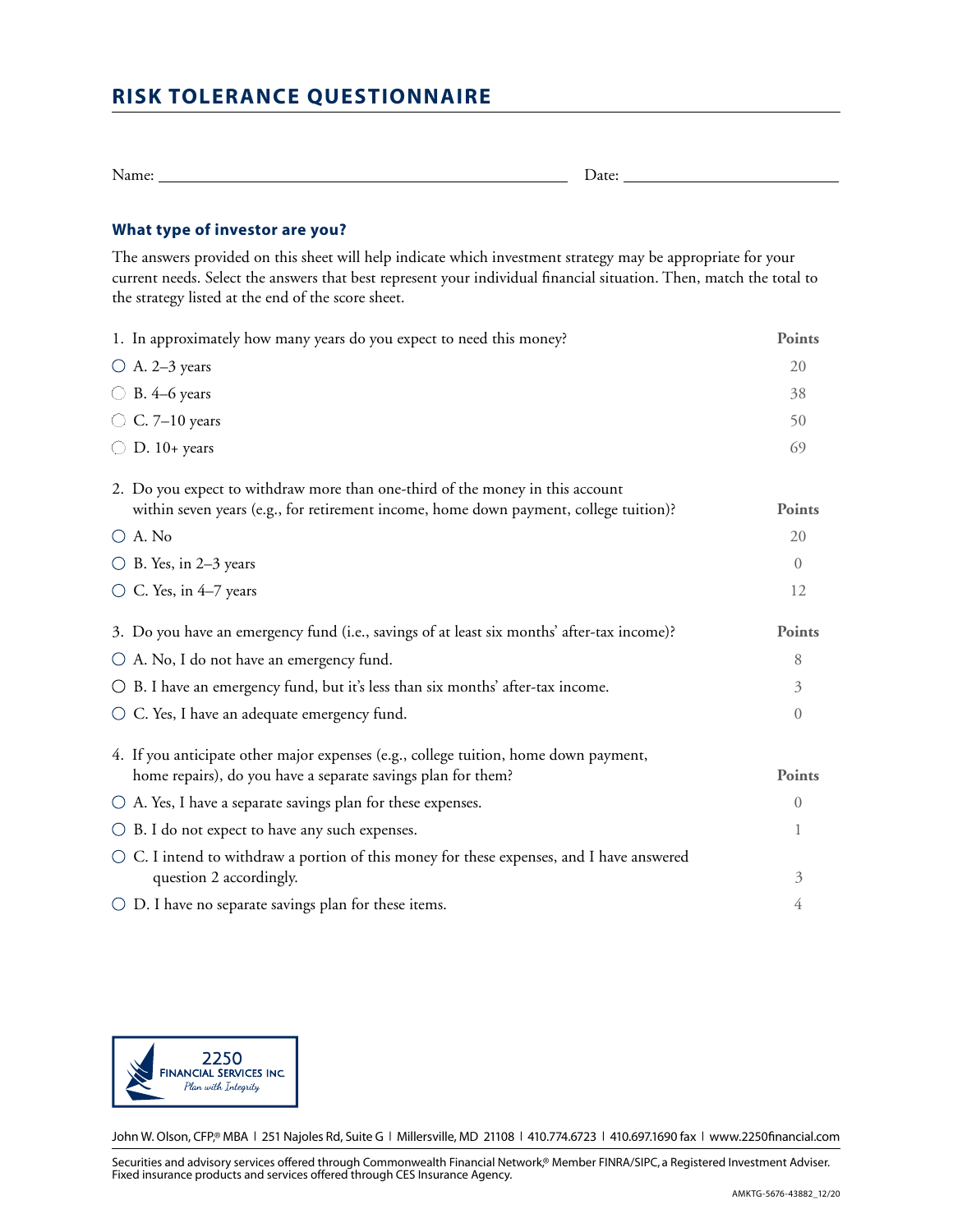| 5. Approximately what portion of your total investable assets* is designated for this account?                                                | Points           |
|-----------------------------------------------------------------------------------------------------------------------------------------------|------------------|
| $\bigcirc$ A. Less than 25%                                                                                                                   | $\theta$         |
| $\bigcirc$ B. Between 25% and 50%                                                                                                             | 1                |
| $\bigcirc$ C. Between 51% and 75%                                                                                                             | 2                |
| $\bigcirc$ D. More than 75%                                                                                                                   | 4                |
| 6. Which one of the following describes your expected future earnings over the next five years?<br>(Assume inflation will average 4 percent.) | Points           |
| $\bigcirc$ A. I expect my earnings to far outpace inflation (e.g., due to promotions).                                                        | $\overline{0}$   |
| $\bigcirc$ B. I expect my earnings to stay somewhat ahead of inflation.                                                                       | 1                |
| $\circ$ C. I expect my earnings keep pace with inflation.                                                                                     | 2                |
| $\bigcirc$ D. I expect my future earnings to decrease (i.e., due to retirement)                                                               | 4                |
| 7. Approximately what portion of your monthly take-home income(s) goes toward paying off<br>debt other than your home mortgage?               | Points           |
| $\bigcirc$ A. Less than 10%                                                                                                                   | $\left( \right)$ |
| $\bigcirc$ B. Between 10% and 25%                                                                                                             | 1                |
| $\circlearrowright$ C. Between 26% and 50%                                                                                                    | 2                |
| ○ D. More than 50%                                                                                                                            | 6                |
| 8. How many dependents do you have (e.g., children you continue to support, elderly parents)?                                                 | <b>Points</b>    |
| ○ A. None                                                                                                                                     | $\overline{0}$   |
| $\bigcirc$ B.1                                                                                                                                | 1                |
| $\circ$ C. 2-3                                                                                                                                | 2                |
| $\bigcirc$ D. More than 3                                                                                                                     | 4                |
| 9. Have you ever invested in individual bonds or bond investment vehicles, aside from<br>U.S. Savings bonds?                                  | Points           |
| $\bigcirc$ A. No, and I would be uncomfortable with the risk if I did.                                                                        | 10               |
| ○ B. No, but I would be comfortable with the risk if I did.                                                                                   | 4                |
| $\circlearrowright$ C. Yes, but I was uncomfortable with the risk.                                                                            | 6                |
| $\bigcirc$ D. Yes, and I felt comfortable with the risk.                                                                                      | 0                |

*\*Investable assets include your emergency fund, this account, bank accounts, retirement assets, CDs, mutual funds, cash value of life insurance, stocks or bonds, investment real estate, and so on. They do not include your principal residence or vacation home.*

Securities and advisory services offered through Commonwealth Financial Network,® Member FINRA/SIPC, a Registered Investment Adviser. Fixed insurance products and services offered through CES Insurance Agency.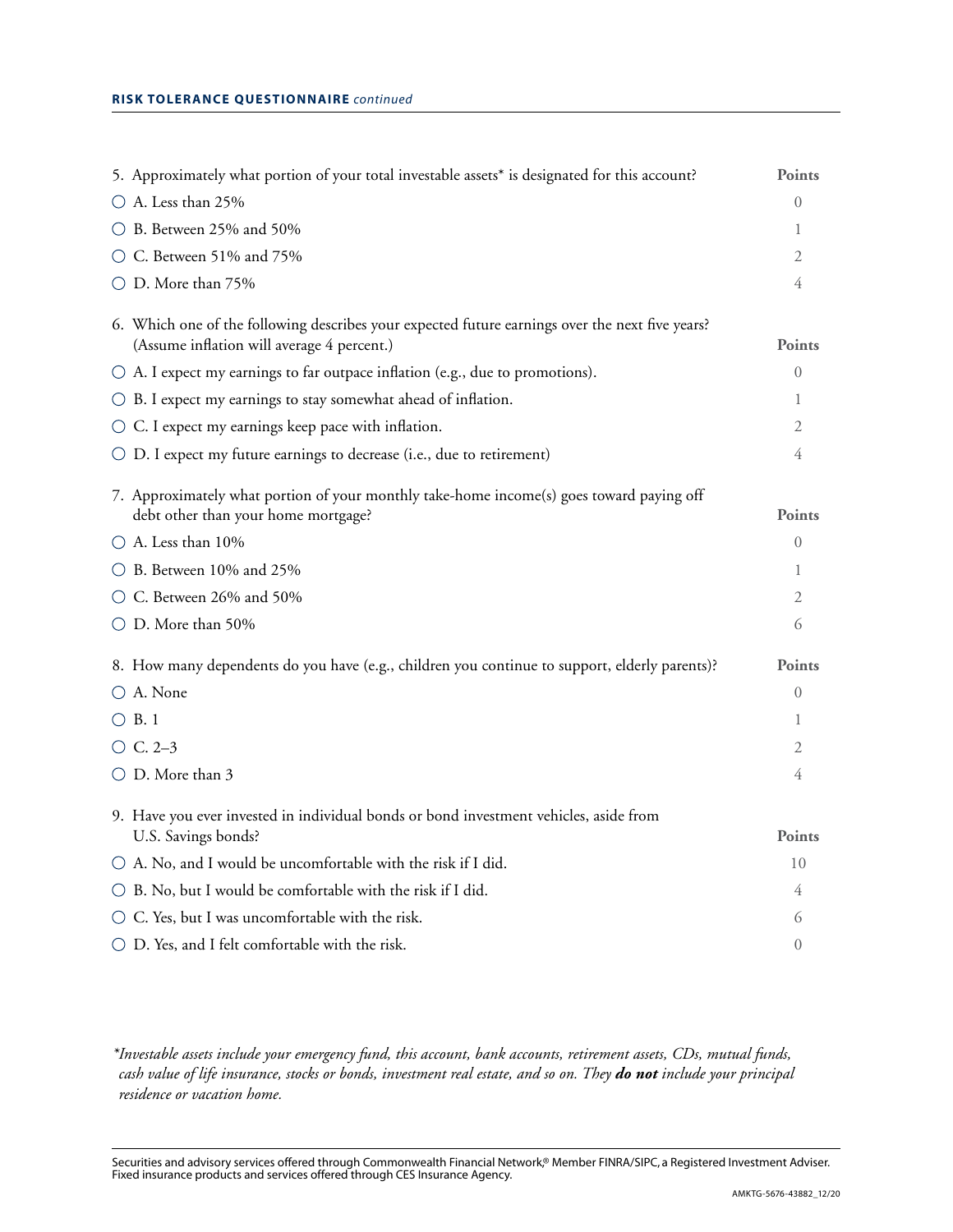| 10. Have you ever invested in individual stocks or stock investment vehicles? |               |  |
|-------------------------------------------------------------------------------|---------------|--|
| $\circ$ A. No, and I would be uncomfortable with the risk if I did.           | 8             |  |
| $\circ$ B. No, but I would be comfortable with the risk if I did.             | $\mathcal{Z}$ |  |
| $\circ$ C. Yes, but I was uncomfortable with the risk.                        |               |  |
| $\circ$ D. Yes, and I felt comfortable with the risk.                         |               |  |

11. When thinking about your investments, where would you place yourself on a scale of 1−8 in terms of your comfort level with risk/potential reward?

| <b>Risk level</b> | Less risk/less<br>potential return |    | <b>Moderate risk with</b><br>greater potential return |   |  | <b>Maximum potential</b><br>return regardless of risk |   |                  |
|-------------------|------------------------------------|----|-------------------------------------------------------|---|--|-------------------------------------------------------|---|------------------|
| Scale (1-8)       |                                    | 2. | 3                                                     | 4 |  | 6                                                     | 7 | $\left(8\right)$ |
| <b>Points</b>     | 12                                 |    |                                                       |   |  |                                                       |   | O                |
|                   |                                    |    |                                                       |   |  |                                                       |   |                  |

| 12. Which one of the following statements describes your feelings toward choosing an investment?                                                                                                                                                          | Points           |
|-----------------------------------------------------------------------------------------------------------------------------------------------------------------------------------------------------------------------------------------------------------|------------------|
| $\bigcirc$ A. I prefer investment options with a low degree of risk (i.e., it is unlikely I would<br>lose my original investment).                                                                                                                        | 12               |
| $\circlearrowright$ B. I prefer a mix of investment options, with an emphasis on those with a low degree of risk,<br>and a small portion in others that have a higher degree of risk, which may yield greater returns.                                    | 9                |
| $\circ$ C. I prefer a balanced mix of investment options, some with a low degree of risk and others with<br>a higher degree of risk, which may yield greater returns.                                                                                     | 5                |
| O D. I prefer an aggressive mix of investment options, some with a low degree of risk, but with<br>an emphasis on others with a higher degree of risk, which may yield greater returns.                                                                   | 1                |
| $\circlearrowright$ E. I would only select investment options with a higher degree of risk and a greater potential<br>for higher returns.                                                                                                                 | $\overline{0}$   |
| 13. If you could increase your chances of improving your returns by taking more risk, you would:                                                                                                                                                          | <b>Points</b>    |
| A. Be willing to take a lot more risk with all my money.<br>$\bigcirc$                                                                                                                                                                                    | $\left( \right)$ |
| B. Be willing to take a little more risk with all my money.<br>$\bigcirc$                                                                                                                                                                                 | 3                |
| C. Be willing to take a little more risk with some of my money.                                                                                                                                                                                           | 6                |
| $\bigcirc$ D. Be unlikely to take much more risk.                                                                                                                                                                                                         | 10               |
| 14. Most investments fluctuate over the short term. If a \$10,000 investment you made for<br>10 years lost value in the first year, at what point would you sell and transfer the funds to a more<br>stable investment rather than wait for a turnaround? | Points           |
| $\circ$ A. \$9,500                                                                                                                                                                                                                                        | 10               |
| $\circ$ B. \$9,000                                                                                                                                                                                                                                        | 8                |
| $C.$ \$8,500                                                                                                                                                                                                                                              | 6                |
|                                                                                                                                                                                                                                                           |                  |
| D. \$8,000                                                                                                                                                                                                                                                | 4                |
| $\circ$ E. Below \$8,000                                                                                                                                                                                                                                  | 2                |
| ○ F. Would not sell                                                                                                                                                                                                                                       | $\theta$         |

Securities and advisory services offered through Commonwealth Financial Network,® Member FINRA/SIPC, a Registered Investment Adviser. Fixed insurance products and services offered through CES Insurance Agency.